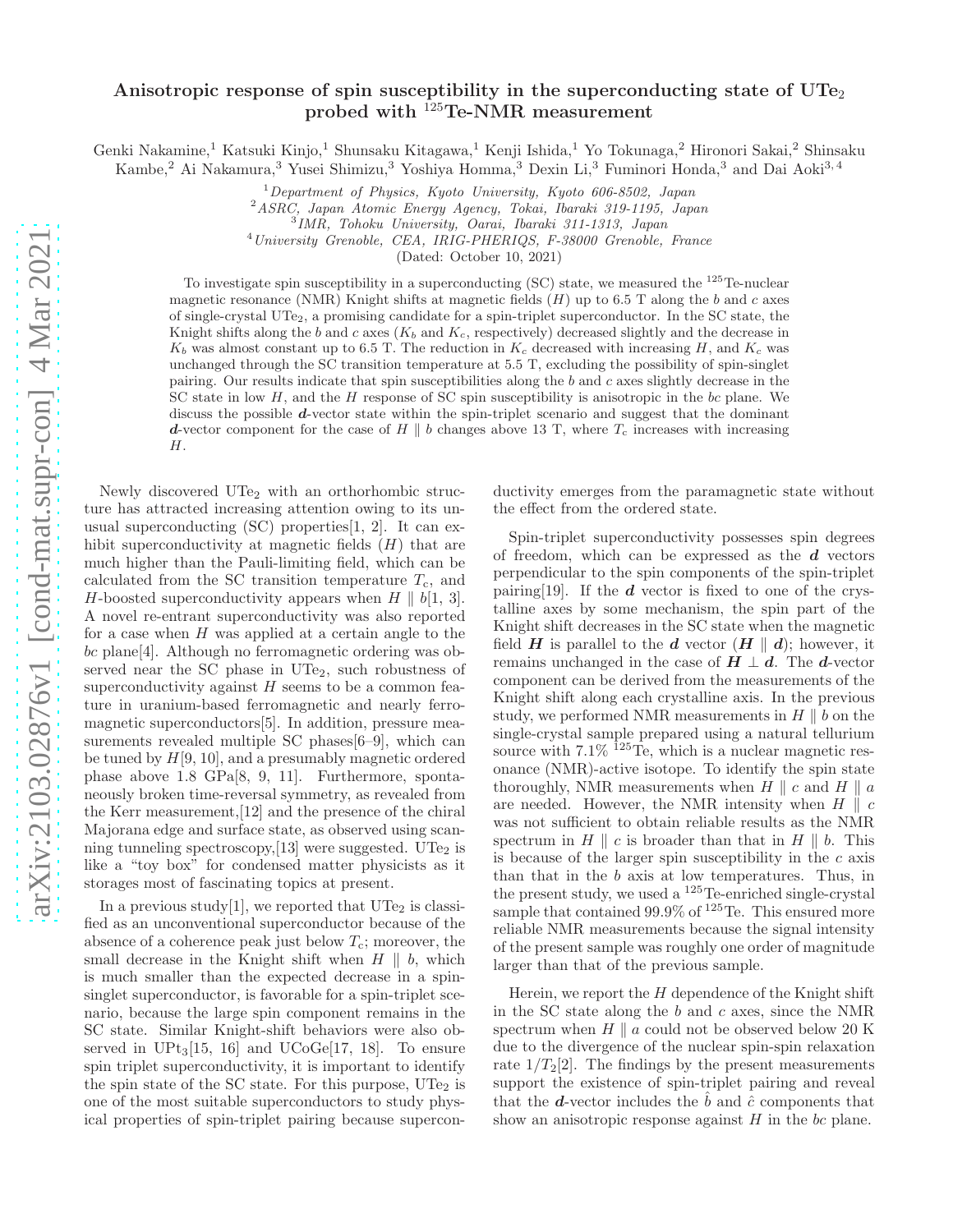

FIG. 1. (A) Image of the crystal structure of  $UT_{2}$  prepared with the program VESTA[21]. (B) Upper critical field  $H_{c2}$  for a magnetic field applied along the  $b$  (diamonds) and  $c$  (circles) axes. The solid circles denote  $T_c$  of the  $125$ Te-enriched sample, which is consistent with previous results[2, 3]. The dotted line indicates the *d*-vector pinning field  $H_{\text{pin}}$  for  $H \parallel b$ estimated from the decrease in  $\overline{K_b}$  and  $\overline{A_{\text{hf},b}}$ . (C, D) <sup>125</sup>Te NMR spectra measured when  $(C)H \parallel b$  and  $(D)H \parallel c$ , respectively. The dotted peaks show signals from the  $Te(1)$  and Te(2) sites, which are simulated with the resonance frequencies estimated from the angle dependence of the spectrum shown in the supplemental material[22].

Single-crystal  $\text{UTe}_2$  was grown using the chemical transport method with iodine as the transport agent. Natural uranium and <sup>125</sup> Te-enriched metals were used as starting materials for the present sample. The  $125 \text{Te}$  (*I*  $= 1/2$ , gyromagnetic ratio  $125\gamma_n/2\pi = 13.454 \text{ MHz/T}$ . NMR measurements were performed on a single crystal of size  $3.5 \times 0.7 \times 1.4$  mm<sup>3</sup>. The frequency-swept NMR spectrum was obtained using the Fourier transform of a spin-echo signal observed after the spin-echo RF pulse sequence with a 3 kHz step in a fixed magnetic field. The magnetic field was calibrated using the <sup>65</sup>Cu (<sup>65</sup> $\gamma/2\pi$  = 12.089 MHz/T) NMR signal from the NMR coil. The NMR spectrum in the SC state was recorded with the field-cooling process. We used the split SC magnet, which generated a horizontal field, and combined it with a single-axis rotator to apply a magnetic field exactly parallel to the  $b$  or  $c$  axis; the  $a$ -axis was the rotation axis. Low-temperature NMR measurements down to 70  $mK$  were performed using a  ${}^{3}He$ <sup>4</sup>He dilution refrigerator, and the single-crystalline sample was immersed into the mixture. The AC susceptibility was measured by recording the resonance frequency of the NMR-tank circuit during cooling to determine the  $T_c$  value of the sample under H.

UTe<sup>2</sup> exhibits two crystallographically inequivalent Te sites,  $4j$  and  $4h$ , with point symmetries  $mm2$  and  $m2m$ , respectively. We denote these sites as  $Te(1)$  and  $Te(2)$ ,

respectively, as shown in Fig. 1 (A). The  $T_c$  of the present sample determined by the AC susceptibility measurement was consistent with the previous results, as shown in Fig. 1  $(B)[2, 3]$ . Figures 1  $(C)$  and  $(D)$  show the frequency-swept NMR spectrum measured at 3 T when  $H \parallel b$  (C) and  $H \parallel c$  (D), respectively. The Te(1) and Te(2) signals were distinct when  $H \parallel b$  but overlapped when  $H \parallel c$ . Thus, the Te(2) signal was recorded when  $H \parallel b$ , and the broad peak consisting of the Te(1) and Te(2) signals was recorded when  $H \parallel c$  for the Knight shift and linewidth measurements. The Knight shift at the  $Te(2)$  site was determined from the spectral-peak frequency because the contribution of the  $Te(2)$  site was dominant even in the broad spectrum when  $H \parallel c$ .



FIG. 2. NMR spectra at several temperatures at 3 T along the  $b(A)$  and  $c(B)$  axes. NMR spectra at 5.5 T along the  $c$ axis (C). The dotted line in each figure represents the normalstate peak position.

Figures 2 (A) and (B) indicate the NMR spectra measured at several temperatures at 3 T in  $H \parallel b(A)$  and H || c (B), respectively, which are shown against  $K \equiv$  $(f - f_0) / f_0$ . Here, f is the NMR frequency, and  $f_0$  is the reference frequency determined as  $f_0 = (\gamma_n/2\pi)H$ . Both spectra widen from just below  $T_c$  as shown in the supplemental material[22], which ensures that the NMR spectrum in the SC state was measured. In addition, shoulder peaks appear in the  $H \parallel b$  spectrum below 0.9 K. Because this may suggest the presence of multiple SC phases in  $H$ , the origin of the shoulder peaks must be thoroughly investigated. In this study, we focus on the temperature variation of the central peak, and the details of the shoulder peaks will be summarized in a separate study. Notably, the main peak of the  $H \parallel b$  spectrum, depicted with an arrow, shifts in the SC state, which is visible as a shift from the dotted line showing the normalstate Knight shift. In contrast, the peak of the  $H \parallel c$ spectrum, shown by an arrow, slightly shifts in the SC state at  $3$  T [Fig. 2 (B)]; however, the shift of the peak could not be recognized in the  $H \parallel c$  spectrum measured at 5.5 T, although the broadening of the spectrum was observed in the SC state [Fig. 2 (C)]. Subsequently,  $K_i$  (i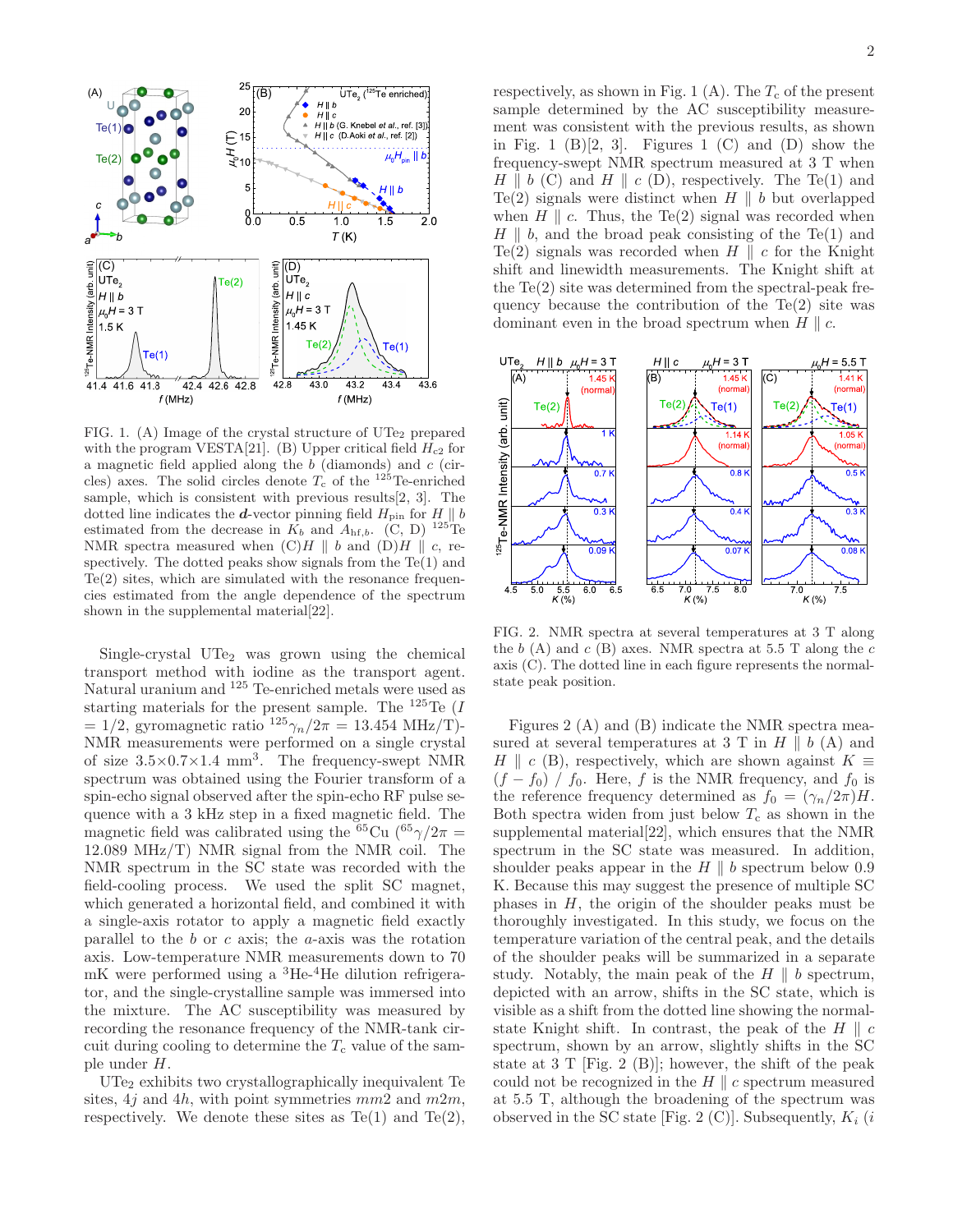$= b$  and c) is determined by the peak frequencies shown by the arrows.



FIG. 3. Temperature dependence of  $\Delta K_b$  (A) and  $\Delta K_c$  (B) measured at 1, 3, and 5.5 T (see in the text). Dashed lines are added as a guide to the eye. Temperature dependence of the AC susceptibility  $\chi$  at the same magnetic fields along the  $b$  (C) and  $c$  (D) axes. The errors of the NMR Knight shift are determined from the resolution of FT signals.

We investigated the temperature variation of  $K_b$  and  $K_c$  measured at several magnetic fields below 5.5 T. Figures 3 (A) and (B) represent the temperature variation of  $\Delta K_b(T)$  (A) and  $\Delta K_c(T)$  (B) at  $\mu_0 H = 1, 3$ , and 5.5 T, which are compared with the temperature dependence of the AC susceptibility. Here,  $\Delta K_i(T)$   $(i = b \text{ and } c)$  is defined as  $\Delta K_i(T) \equiv K_i(T) - K_{n,i}$  with the normal-state Knight shift denoted as  $K_{n,i}$ . The decrease in  $\Delta K_b(T)$ observed at 1 T is  $\sim 0.1\%$ , which is consistent with the previous result[1] and the recent theoretical calculation based on the spin-triplet state[23]. Further reductions at a low temperature, related to the multi-gap properties, were not observed in the present sample as well as in the previous sample. Notably, the decrease observed at 1 T is almost the same in  $\Delta K_b$  and  $\Delta K_c$ . The decreases in  $\Delta K_b(T)$  at 3 and 5.5 T in the SC state, which are slightly smaller than that at 1 T, appear to be inconsistent with the previous result[1]. This could be due to the fitting of the whole spectrum for the estimation of the Knight shift in the previous measurement on the  $^{125}$ Te naturalabundant sample. The decrease in  $\Delta K_b$  in the SC state seems to be almost H-independent above 3 T. In contrast,  $\Delta K_c$  at the lowest temperatures became zero with an increase in  $H$ , as shown in Fig. 3 (B).

To observe the  $H$  dependence of the  $K_i$  decrease in the SC state more quantitatively,  $\Delta K_i$  at the lowest temperature ( $\sim$  0.1 K),  $\Delta K_i(\sim 0.1$ K) is plotted against H in Fig. 4. In general,  $\Delta K_i$  is attributed to two contributions: a decrease in the spin part of  $K_i$  ( $\Delta K_{\text{spin},i}$ ) in the SC state and the SC diamagnetic shielding effect  $\Delta K_{\text{dia},i}$ ,



FIG. 4. The magnetic field dependence of the decrease in  $\Delta K_b$  (diamonds) and  $\Delta K_c$  (circles). The solid and dashed lines represent the calculated SC diamagnetic shielding effects  $\Delta K_{\text{dia},b}$  and  $\Delta K_{\text{dia},c}$ , respectively. The inset shows the H dependence of the decrease in  $K_{\text{spin},i}$  ( $\Delta K_{\text{spin},i}$ ) estimated by subtracting  $\Delta K_{\text{dia},i}$  from  $\Delta K_i$ .

which is expressed as [24]

$$
\Delta K_{\text{dia},i} = \frac{H_{c1,i}}{H} \frac{\ln(\frac{\beta d}{\sqrt{e}\xi})}{\ln \kappa}.
$$
\n(1)

Here,  $\xi$  is the GL coherence length;  $\beta$  is a factor depending on the vortex structure and is 0.38 for the triangular vortex lattice, and d is the distance between vortices and is calculated using the relation  $\phi_0 = \frac{\sqrt{3}}{2} d^2(\mu_0 H)$ . We estimate the H dependence of  $\Delta K_{dia,i}$  (i = b and c) as follows: In the estimation of  $\Delta K_{\text{dia},c}$ , we use the SC critical field  $(H_c)$  of UTe<sub>2</sub>, which is reported to be 49 mT[25], and the upper critical field  $(H<sub>c2</sub>)$  along the c axis, which is ~ 11 T, as shown in Fig. 1 (B). This gives  $\mu_0 H_{c1,c}$  = 1.2 mT,  $\xi = 5.38$  nm, and  $\kappa = 159$ , and the H dependence of  $\Delta K_{\text{dia},c}$  is shown by the dashed curve in Fig. 4. For the estimation of  $\Delta K_{\text{dia},b}$ , we refer to  $\mu_0 H_{c1} = 2$ mT[25], and  $H_{c2}$  along the b axis is assumed to be  $\sim 17$ T from the extrapolation of  $H$  dependence of  $T_c$  in the low-H region. The H dependence of  $\Delta K_{\text{dia},b}$  is indicated by the solid curve in Fig. 4. As highlighted by Paulsen et al., the  $H_{c1}$  value along the b axis is unexpectedly large and is two times the estimated value from  $H_c[25]$ . Even if such an unexpectedly large  $H_{c1}$  is adopted for  $H \parallel b$ , the observed H dependence of the  $K_b$  decrease cannot be explained solely based on the  $H$  dependence of  $\Delta K_{\text{dia},b}$ ; however, it indicates that  $K_{\text{spin}}$  along the b and  $c$  axes decreases in the SC state, and the decrease in  $K_{\text{spin}}$  shows an anisotropic response against applied  $H$ , as shown in the inset of Fig. 4. This suggests that the decrease in the spin susceptibility is maintained at least up to 6.5 T when  $H \parallel b$ ; in contrast, it gradually becomes small when  $H \parallel c$ , and the spin susceptibility remains unchanged with temperature at 5.5 T.

We discuss the plausible SC state based on the present experimental results. As mentioned in the introduction,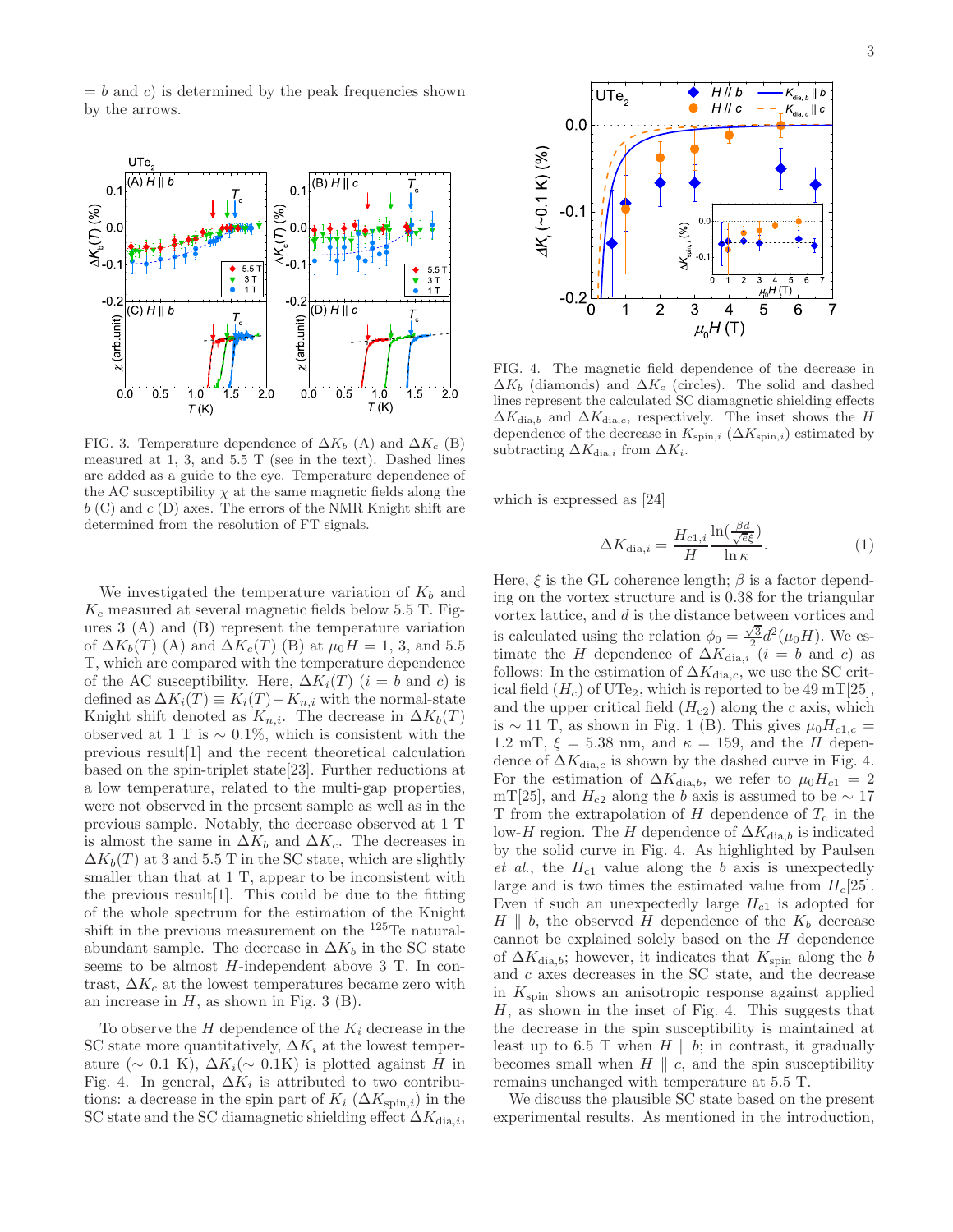TABLE I. Classification of odd-parity SC order parameters for point groups with  $D_{2h}$ .[26]

| Irreducible representation | Basis function                             |
|----------------------------|--------------------------------------------|
| $A_{u}$                    | $k_a\hat{a}$ , $k_b\hat{b}$ , $k_c\hat{c}$ |
| $B_{1u}$                   | $k_b \hat{a}, k_a \hat{b}$                 |
| $B_{2n}$                   | $k_a\hat{c}, k_c\hat{a}$                   |
| $B_{3u}$                   | $k_c\hat{b}$ , $k_b\hat{c}$                |

the SC pairing in  $UTe<sub>2</sub>$ , at least at ambient pressure, has been considered to be a spin-triplet state.  $K_c$  remains unchanged with temperature in the SC state at 5.5 T; this excludes the possibility of spin-singlet pairing even though vortex and/or the  $H$ -induced quasiparticle contribution is considered. This is because the decrease in the spin susceptibility should be observed in all directions for spin-singlet pairing. This further supports the spin-triplet scenario. With regard to the spin-triplet superconductivity with odd parity, the possible SC order parameters were highlighted from an ordinary classification theory with  $D_{2h}$  point group symmetry, which are shown in TABLE I[26]. Since no indication of nonunitary states was observed just below  $T_c$  in our measurements, non-unitary states are not considered below. The spin susceptibility decreases with a similar magnitude for  $H \parallel b$  and  $H \parallel c$  in low  $H$ ; this suggests that the **d**-vector contains finite  $\hat{b}$  and  $\hat{c}$  components in low H. If the strong Ising anisotropy along the a axis in the normalstate spin susceptibility is considered, the  $d$  vector is expected to be perpendicular to the a axis; thus, the  $B_{3u}$ state is a promising candidate. This seems to be consistent with the point-node gap suggested by angle-resolved specific-heat measurements[27]. However, because the relationship between the normal-state spin and the dvector anisotropy is not clear at present, the  $A_u$  state might also be possible. In this case, the component of each basis is highly anisotropic in the  $k$  space. To distinguish the two possibilities, the Knight shift measurement along the a axis would provide important information regarding the  $\hat{a}$  component, if it can be measured.

Furthermore, the anisotropic response of the SC spin susceptibility in the  $bc$  plane against the applied  $H$  suggests that the  $\hat{c}$  component in the  $\hat{d}$ -vector becomes small when  $H \parallel c$  and is nearly zero at 5.5 T; moreover, the  $\overline{b}$  component is robust for  $H \parallel b$ , thus indicating that the  $d$ -vector is strongly pinned along the  $b$  axis. Thus, we consider that the characteristic feature of the low-H SC state is the suppression of the spin-susceptibility in  $H \parallel b$  (the presence of a finite  $\hat{b}$  component in the d vector). If so, this SC state can sustain up to  $H_{\text{pin}}$  and a new SC state sets in above  $H_{\text{pin}}$ , where the  $\vec{d}$  vector is perpendicular to the b axis and  $\Delta K_b = 0$ . The value of  $H_{\text{pin}}$  can be estimated from the balance between the SC condensation energy of the low- $H$  superconductivity  $(\mu_0 H_c^2/2)$  and the Zeeman energy at  $H_{\text{pin}} \left(\frac{1}{2}\mu_0 \Delta \chi_b H_{\text{pin}}^2\right)$ .

Similar discussion was also done for the ferromagnetic superconductor UCoGe[28].  $H_{\text{pin}}$  is estimated to be  $\sim 13$ T from the decrease in spin susceptibility along the b axis  $\Delta \chi_b$  derived from the relation  $\Delta \chi_b = \Delta K_{\text{spin},b}/A_{\text{hf},b}$ with  $\Delta K_{\text{spin},b} \sim 0.060\%$ . Here,  $A_{\text{hf},b}$  is a hyperfine coupling constant along the b axis, which was reported as  $A_{\text{hf},b} = 5.18 \left( \frac{\text{T}}{\mu_B} \right)$  from the K -  $\chi$  plot in the normal state[2]. Notably, this  $H_{\text{pin}}$  is close to the critical field of  $H_{c2}$ , at which  $T_c$  is minimum in H and increases with  $H$ , as shown in Fig. 1 (B). The  $H$ -boosted superconductivity might be interpreted as a different SC state where the  $d$  vector can rotate away from the  $b$  axis.

Recently, Ishizuka and Yanase calculated the maximum magnitude of intrasublattice  $d$ -vector components in the whole momentum space. They showed that the predominant **d**-vector components for the  $B_{3u}$  and  $A_u$ are  $k_b\hat{c}$  and  $k_b\hat{b}$ , respectively, and these two states are almost degenerate[29]. Thus, one interesting scenario to interpret the anomalous  $H_{c2}$  behavior in H || b is that the low-H (high-H) superconductivity corresponds to the  $A_u$  $(B_{3u})$  state, and the **d**-vector rotation occurs at approximately 13 T. To verify this case, Knight shift measurement above 13 T in  $H \parallel b$  is also crucial, and we expect the  $K_b$  decrease to become smaller above 13 T and the  $K_b$  to remain unchanged in the high- $H$  SC state.

In conclusion, we performed  $125$ Te-NMR on a single crystal of  $^{125}$ Te-enriched UTe<sub>2</sub> and measured the NMR Knight shift when  $H \parallel b$  and  $H \parallel c$  below  $T_c$ . A slight decrease was observed in both  $K_b$  and  $K_c$  at low H; however,  $K_c$  remained unchanged at 5.5 T between the SC and normal state. The latter further supports the spintriplet scenario, and the former indicates the finite components of  $\hat{b}$  and  $\hat{c}$  in the SC  $\hat{d}$  vector. From the detailed H dependence, although the  $\hat{c}$  component is gradually suppressed when  $H \parallel c$ , the  $\bar{b}$  component is finite at least up to 6.5 T, indicating that the  $d$  vector is pinned along the b axis. From the estimation of the pinning field  $H_{\text{pin}}$ , we suggest that the SC character would be different between the low- $H$  and high- $H$  SC phases, particularly about the dominant d-vector direction. Further experiments to identify the spin state in the high-H SC state, and to clarify the origin of the shoulder peaks in  $H \parallel b$ are needed, and now in progress.

#### ACKNOWLEDGMENTS

The authors would like to thank M. Manago, J. Ishizuka, Y. Yanase, Y. Maeno, S. Yonezawa, and J-P. Brison, G. Knebel, and J. Flouquet for valuable discussions. This work was supported by the Kyoto University LTM Center, Grants-in-Aid for Scientific Research (Grant Nos. JP15H05745, JP17K14339, JP19K03726, JP16KK0106, JP19K14657, JP19H04696, JP19H00646, and JP20H00130) and Grant-in-Aid for JSPS Research Fellows (Grant No. JP20J11939) from JSPS.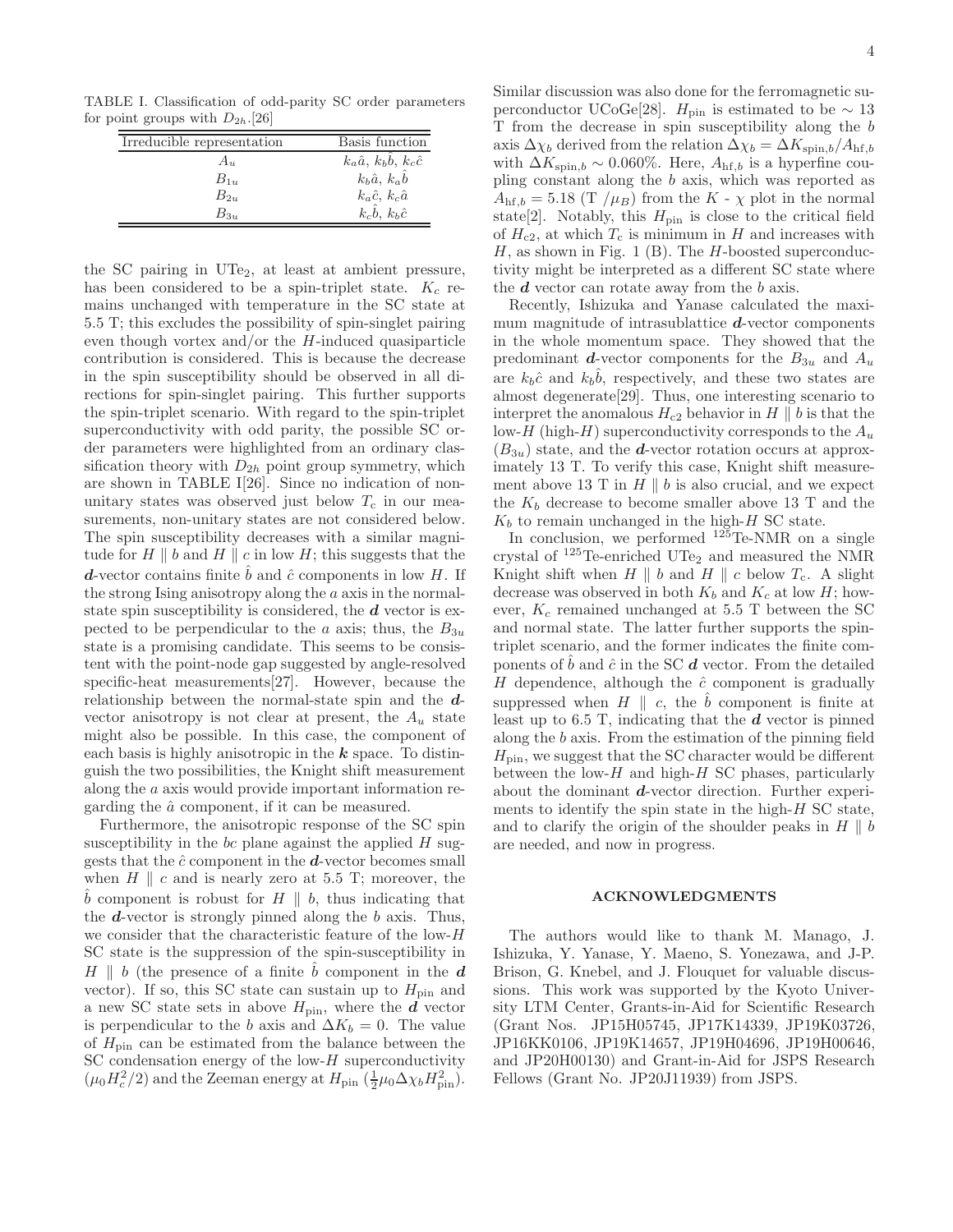- [1] S. Ran, C. Eckberg, Q.-P. Ding, Y. Furukawa, T. Metz, S. R. Saha, I.-L. Liu, M. Zic, H. Kim, J. Paglione, and N. P. Butch, Science 365, 684 (2019).
- [2] D. Aoki, A. Nakamura, F. Honda, D. Li, Y. Homma, Y. Shimizu, Y. J. Sato, G. Knebel, J.-P. Brison, A. Pourret, D. Braithwaite, G. Lapertot, Q. Niu, M. Valiska, H. Harima, and J. Flouquet, Journal of the Physical Society of Japan 88, 043702 (2019).
- [3] G. Knebel, W. Knafo, A. Pourret, Q. Niu, M. Valiska, D. Braithwaite, G. Lapertot, M. Nardone, A. Zitouni, S. Mishra, I. Sheikin, G. Seyfarth, J.-P. Brison, D. Aoki, and J. Flouquet, Journal of the Physical Society of Japan 88, 063707 (2019).
- [4] S. Ran, I.-L. Liu, Y. S. Eo, D. J. Campbell, P. M. Neves, W. T. Fuhrman, S. R. Saha, C. Eckberg, H. Kim, D. Graf, F. Balakirev, J. Singleton, J. Paglione, and N. P. Butch, Nature Physics 15, 1250–1254 (2019).
- [5] D. Aoki, K. Ishida, and J. Flouquet, Journal of the Physical Society of Japan 88, 022001 (2019).
- [6] D. Braithwaite, M. Vališka, G. Knebel, G. Lapertot, J.-P. Brison, A. Pourret, M. E. Zhitomirsky, J. Flouquet, F. Honda, and D. Aoki, Commun. Phys. 2, 147 (2019).
- [7] S. Ran, H. Kim, I.-L. Liu, S. R. Saha, I. Hayes, T. Metz, Y. S. Eo, J. Paglione, and N. P. Butch, Phys. Rev. B 101, 140503(R) (2020).
- [8] S. M. Thomas, F. B. Santos, M. H. Christensen, T. Asaba, F. Ronning, J. D. Thompson, E. D. Bauer, R. M. Fernandes, G. Fabbris, and P. F. S. Rosa, (2020), arXiv:2005.01659 [cond-mat.str-el].
- [9] D. Aoki, F. Honda, G. Knebel, D. Braithwaite, A. Nakamura, D. Li, Y. Homma, Y. Shimizu, Y. J. Sato, J.-P. Brison, and J. Flouquet, Journal of the Physical Society of Japan 89, 053705 (2020).
- [10] W.-C. Lin, D. J. Campbell, S. Ran, I.-L. Liu, H. Kim, A. H. Nevidomskyy, D. Graf, N. P. Butch, and J. Paglione, (2020), arXiv:2002.12885 [cond-mat.supr-con].
- [11] G. Knebel, M. Kimata, M. Vališka, F. Honda, D. Li, D. Braithwaite, G. Lapertot, W. Knafo, A. Pourret, Y. J. Sato, Y. Shimizu, T. Kihara, J.-P. Brison, J. Flouquet, and D. Aoki, Journal of the Physical Society of Japan 89, 053707 (2020).
- [12] I. M. Hayes, D. S. Wei, T. Metz, J. Zhang, Y. S. Eo, S. Ran, S. R. Saha, J. Collini, N. P. Butch, D. F. Agterberg, A. Kapitulnik, and J. Paglione, (2020), arXiv:2002.02539 [cond-mat.str-el].
- [13] L. Jiao, S. Howard, S. Ran, Z. Wang, J. O. Rodriguez, M. Sigrist, Z. Wang, N. P. Butch, and V. Madhavan, Nature 579, 523 (2020).
- [1] G. Nakamine, S. Kitagawa, K. Ishida, Y. Tokunaga, H. Sakai, S. Kambe, A. Nakamura, Y. Shimizu, Y. Homma, D. Li, F. Honda, and D. Aoki, Journal of the Physical Society of Japan 88, 113703 (2019).
- [15] H. Tou, Y. Kitaoka, K. Asayama, N. Kimura, Y. Ōnuki, E. Yamamoto, and K. Maezawa, Odd-parity superconductivity with parallel spin pairing in  $upt_3$ : Evidence from  $195$ Pt knight shift study, Phys. Rev. Lett. 77, 1374 (1996).
- [16] H. Tou, Y. Kitaoka, K. Ishida, K. Asayama, N. Kimura, Y. Onuki, E. Yamamoto, Y. Haga, and K. Maezawa, Nonunitary spin-triplet superconductivity in upt<sub>3</sub>: Evidence from  $195pt$  knight shift study, Phys. Rev. Lett. 80, 3129 (1998).
- [17] T. Hattori, K. Karube, Y. Ihara, K. Ishida, K. Deguchi, N. K. Sato, and T. Yamamura, Spin susceptibility in the superconducting state of the ferromagnetic superconductor ucoge, Phys. Rev. B 88, 085127 (2013).
- [18] M. Manago, S. Kitagawa, K. Ishida, K. Deguchi, N. K. Sato, and T. Yamamura, Spin-triplet superconductivity in the paramagnetic ucoge under pressure studied by  $59^{\circ}$ co nmr, Phys. Rev. B 100, 035203 (2019).
- [19] A. J. Leggett, A theoretical description of the new phases of liquid  ${}^{3}$ He, Rev. Mod. Phys. 47, 331 (1975).
- [2] Y. Tokunaga, H. Sakai, S. Kambe, T. Hattori, N. Higa, G. Nakamine, S. Kitagawa, K. Ishida, A. Nakamura, Y. Shimizu, Y. Homma, D. Li, F. Honda, and D. Aoki, Journal of the Physical Society of Japan 88, 073701 (2019).
- [21] K. Momma and F. Izumi, Vesta 3 for three-dimensional visualization of crystal, volumetric and morphology data, J. Appl. Cryst. 44, 1272 (2011).
- [22] See Supplemental Material at xxx for the details of the experimental setting and the temperature dependence of the NMR linewidth.
- [23] K. Hiranuma and S. Fujimoto, (2020), arXiv:2010.05112v1 [cond-mat.supr-con].
- [24] P. G. de Gennes, Superconductivity of metals and alloys (w. a. benjamin inc., 1966).
- [25] C. Paulsen, G. Knebel, G. Lapertot, D. Braithwaite, A. Pourret, D. Aoki, F. Hardy, J. Flouquet, and J. P. Brison, (2020), arXiv:2002.12724 [cond-mat.str-el].
- [26] J. Ishizuka, S. Sumita, A. Daido, and Y. Yanase, Insulator-metal transition and topological superconductivity in ute<sub>2</sub> from a first-principles calculation, Phys. Rev. Lett. 123, 217001 (2019).
- [27] S. Kittaka, Y. Shimizu, T. Sakakibara, A. Nakamura, D. Li, Y. Homma, F. Honda, D. Aoki, and K. Machida, Phys. Rev. Research 2, 032014(R) (2020).
- [28] Y. Tada, S. Takayoshi, and S. Fujimoto, Magnetism and superconductivity in ferromagnetic heavy-fermion system ucoge under in-plane magnetic fields, Phys. Rev. B 93, 174512 (2016).
- [29] J. Ishizuka and Y. Yanase, (2020), arXiv:2008.01945 [cond-mat.supr-con].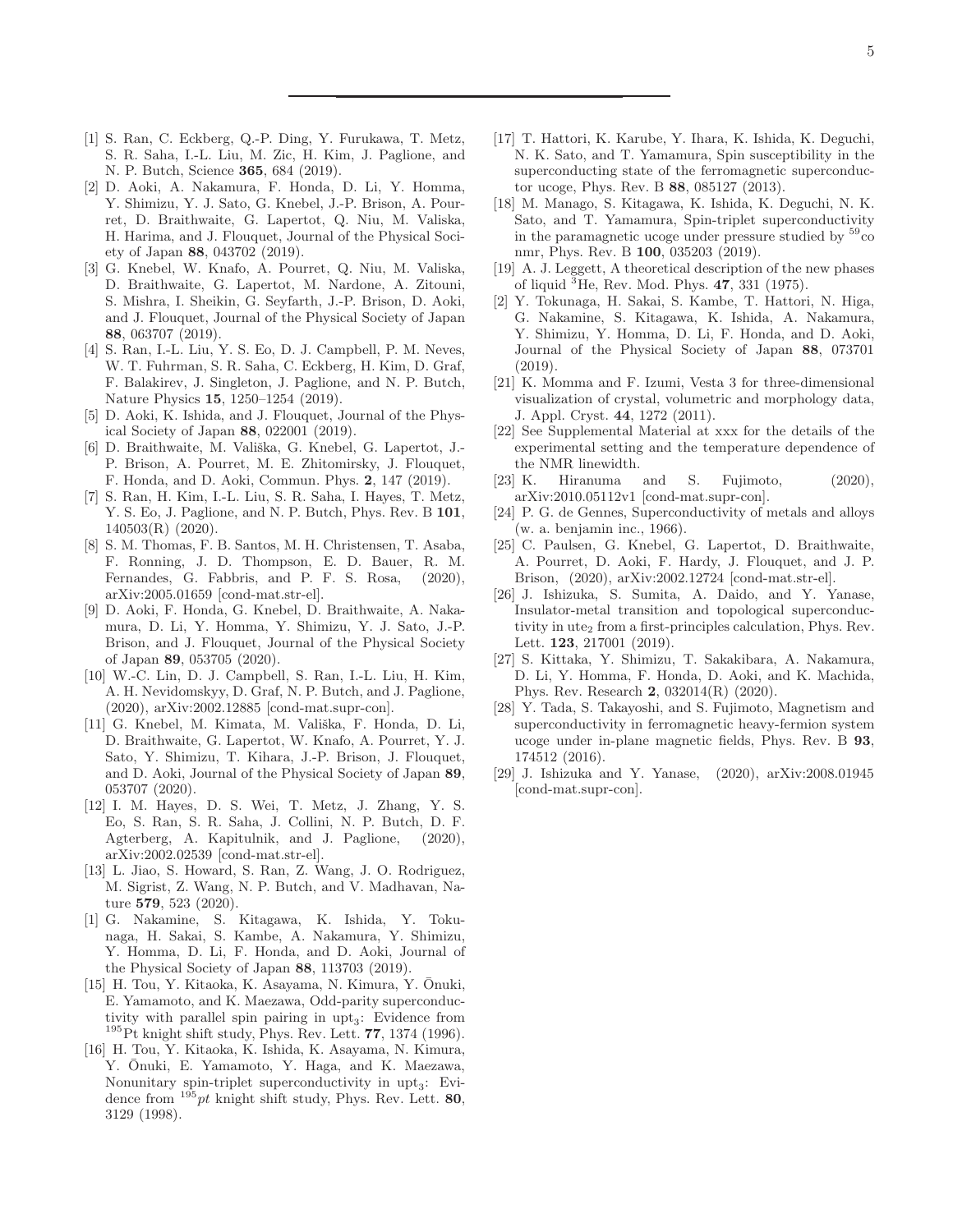## I. THE COMPARISON OF THE <sup>125</sup>Te-NMR SPECTRUM WITH THE PREVIOUS REPORT

Figure 5 shows normal-state <sup>125</sup>Te-NMR spectra of a <sup>125</sup>Te-enriched sample used on this measurement and of a natural-Te sample used on the previous measurement[1].

The NMR-signal intensity of the enriched sample is much stronger than that of the previous sample, although the sample volume of two samples is almost the same, In addition, the linewidth of the two samples is almost the same, ensuring that the sample quality of the enriched one is unchanged with the natural one.



FIG. 5. Normal-state  $^{125}$ Te-NMR spectra of the  $^{125}$ Teenriched sample used in this study and of a natural-Te sample used on the previous measurement[1]. The  $\Delta f$  for horizontal axis is the difference in NMR frequency from the peak position( $\Delta f = f - f_{\text{peak}}$ ).

## II. ALIGNMENT OF THE MAGNETIC FIELD

In order to apply magnetic field exactly parallel to the b or c axis, we used the split superconducting (SC) magnet generating a horizontal field combined with a single-axis rotator with the a-axis being the rotation axis. Figure 6 shows the angular dependence of  $^{125}$ Te-NMR spectra (A) and the resonance peaks (B) of both the Te(1) and  $Te(2)$  sites at 4.2 K under the field of 1 T in the bc plane. The obtained angular dependence is consistent with the previous reports [1, 2]. As well as the previous study [1], we measured the spectra near the b axis with a small angle step and plotted the resonance peak as shown in Fig. 6 (C), and aligned the field exactly parallel to the b axis.



FIG. 6. (A) The angular dependence of the  $^{125}$ Te-NMR spectra of both the Te(1) and Te(2) sites at  $4.2$  K. The magnetic field is 1 T in the bc plane. (B) The angular dependence of the resonance peaks for both the Te(1) and Te(2) sites.  $(C)$ The zoomed view of the angular dependence of the resonance frequency of the  $Te(2)$  site around the b axis.

#### III. EVALUATION OF THE KNIGHT SHIFT AND LINEWIDTH OF NMR SPECTRUM IN  $H \parallel c$

As shown in Fig.  $S2$ , the Te(1) and Te(2) signals were distinct when  $H \parallel b$  but overlapped when  $H \parallel c$ . It is difficult to distinguish between the two signals because the line width is broad in  $H \parallel c$ . Therefore, we determined the Knight shift from the spectral-peak frequency because the contribution of the  $Te(2)$  site was dominant even in the broad spectrum when  $H \parallel c$ . In addition, we defined the linewidth as the left-side half width at half maximum (LHWHM) as shown in the inset of Fig. 7 to avoid the contribution of the  $Te(1)$  signal. The broken curves in Figs.  $1(D)$ ,  $2(B)$ ,  $2(C)$ , and the inset of Fig. S3 indicating the  $Te(1)$  and  $Te(2)$  sites are guide to eye and are depicted as follows. As seen in  $H \parallel b$ , the signal intensity ratio of  $Te(1)$  and  $Te(2)$  is not 1:1 by some reasons such as difference of nuclear spin-spin relaxation rate, and of pulse conditions. Thus, the broken curves were determined by double Lorentzian fitting with the fixed signal area ratio  $[Te(1)/Te(2) 0.56]$ , referring to the spectrum reported by Tokunaga et al.[2]

#### IV. TEMPERATURE DEPENDENCE OF THE LINEWIDTH OF THE NMR SPECTRUM

In general, the linewidth of the NMR spectrum becomes broader in the SC state than that in the normal state, by the presence of the SC diamagnetic shielding and the distribution of the spin susceptibility. Therefore, the broadening of the linewidth below  $T_c$  is one of the